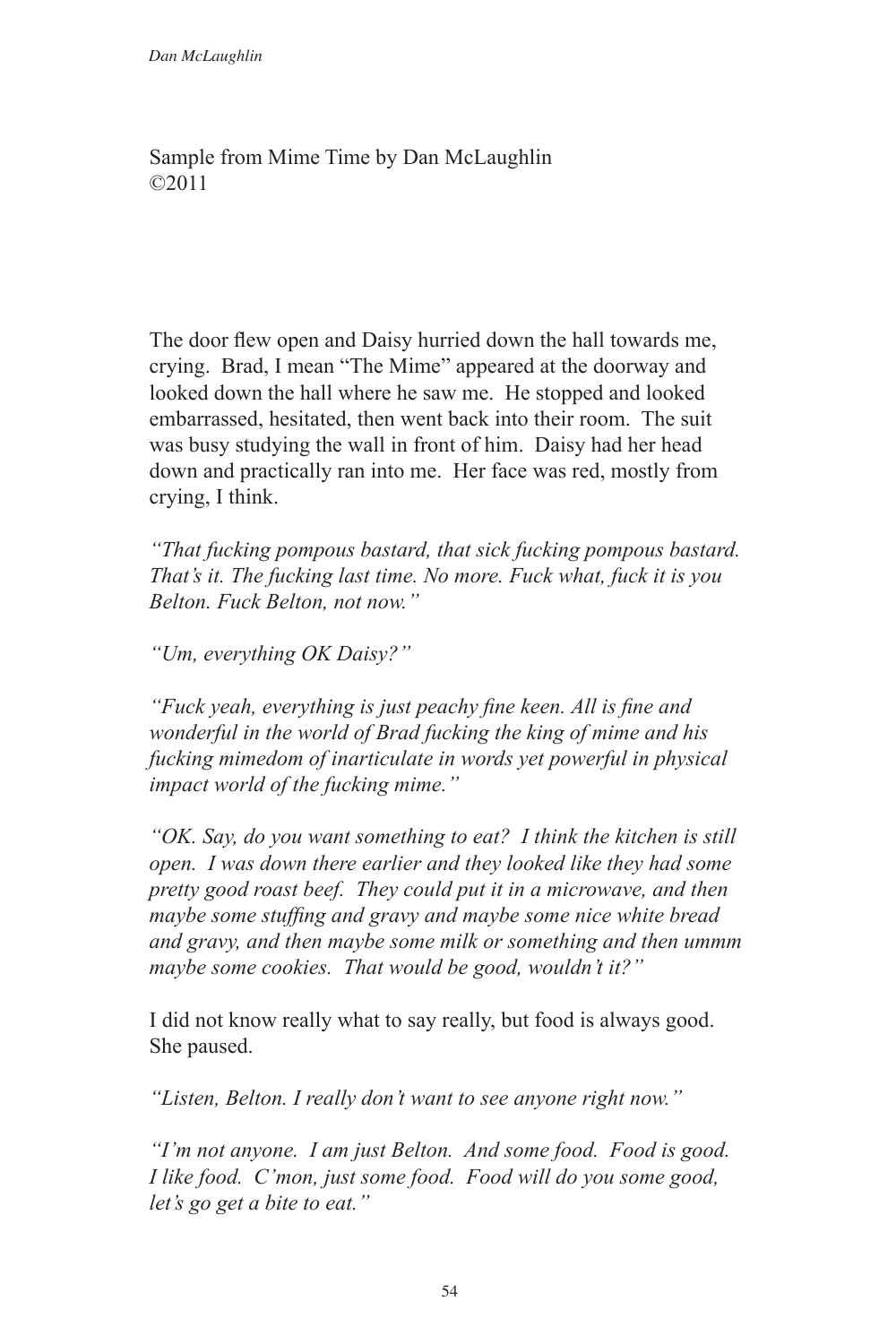And I was getting hungry.

I got another one of those, 'what-the-hell its only Belton looks,' and she shrugged her shoulders.

*"What the fuck, why not? Lead on McDuff."*

I helped her put her lace shawl on nicer as we walked down the hall, leaving the suit.

We went to the dining room, but they said there were closed. But the bar also served food. I never knew why you could order food in a bar 24/7. Maybe they considered it room service only the room was the bar, but maybe it was because they knew me so like I called the special phone number they gave me when I checked in. It was like this direct line to the kitchen, and it was my good friend Sally on the other end. I asked Daisy what she wanted, and she said a salad, and I said a salad is not food and that she needed some real food. She was looking so sad so I said you need some cake because all girls like cake and ice cream, and I knew that had great cake here, and so I asked Sally for some cake and ice cream, but I had her put the ice cream in a separate bowl because I didn't know if Daisy was the kind of person who got upset if the ice cream touched the cake, and she looked like she didn't want to be anymore upset, so I didn't ask her.

I was feeling a little hungry, and I know that it can be lonely when you eat by yourself, so I ordered some food too. So I asked Sally for a steak sandwich, deep cut fries and fried onions. Sally asked if that was all and then I asked for two medium sized baked potatoes with everything on the side.

We found a quiet corner at the bar and said nothing until the food arrived. I don't know if she was really that hungry because once the food got there she started to talk. But that was OK, because I could eat and talk, well more sort of listen, at the same time.

Well mostly eat.

These potatoes were a good size. I am glad I ordered two because one would not have been enough and I don't like it when the potato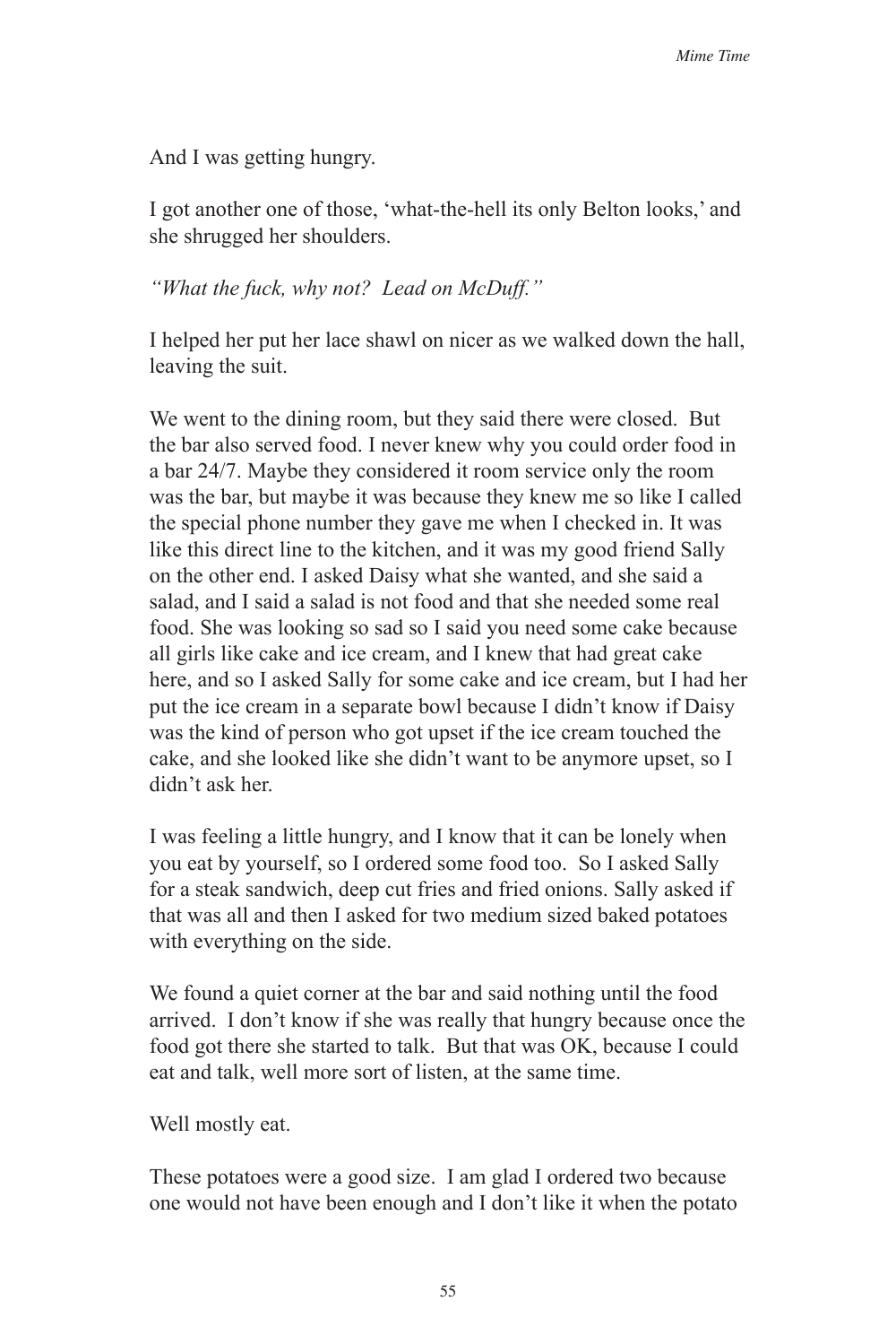is too big. So two medium potatoes are much, much better than one big potato.

That's because of the butter. The important thing about the baked potato is making sure the butter is soaked all the way through to the skin. UNIFORMLY all the way through to the skin, and if the potato is TOO big then the butter is not uniform so it has to be the right size for the butter to soak through like it can with two medium sized potatoes. With one big potato it just never is perfect. Then when you put on the salt you put it in your hand and hand sprinkle the salt, but it doesn't have to be quite as uniform as the butter because sometimes it's nice to have a really salty bite and then contrast it with a less salty bite. Then you have to make sure some of the salt is on the skin, because a baked potato skin soaked with butter and then a dash of salt on the crunchy skin, oh man that is awesome. This is just perfect. MMMMMMMMMMM.

*"MMMMMMMMMM."*

Oh, that is good stuff.

*"I know I'm going on for a bit, but some times it's nice to talk to someone who can just sit and listen without getting all upset…."*

Oh wait, Daisy had been talking.

*"Uh, no problem. My pleasure."*

Now usually, I am pretty much an everything on it kind of guy for the potato, you know chives, sour cream, bacon bits, jelly beans, but for some reason today the just the butter and salt tasted just perfect. Well, not perfect. It still needed something crunchy. So, no sour cream, that would just make it too gooey, I know me and too gooey who thought I would ever say that but my doctor has been on me about my diet and so I guess it's time for a change.

*"Time for a change."*

*"You are so right, Belton, it IS time for a change, I mean I can talk and talk till I am blue in the face, but sometimes you have to take the bull by the horns and take some action…"*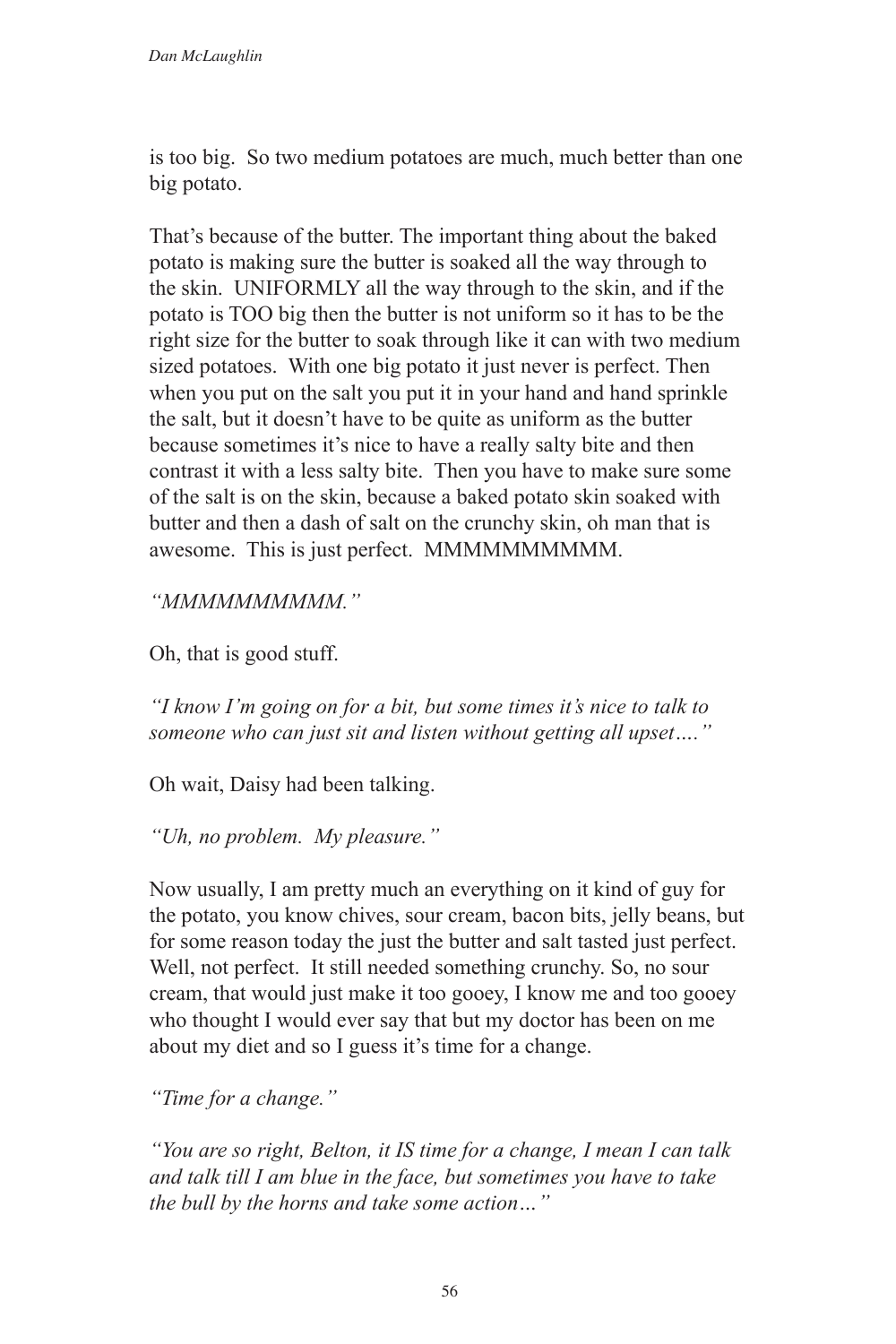Huh, I wonder what she is talking about. Oh well, whatever. So something crunchy. Are there any calories in chives? They are green. Limes are green. Limes are free food units. I can eat all the limes I want. So green things don't have calories. I wonder what a lime would taste like on this baked potato. That would be bad.

*"That would be bad."*

*"Yes that would be bad, but consider what would happen if I didn't do anything. That would be even worse…."*

Oh, she said something. Say something.

*"Worse is bad."*

I think that will work. OK, potato done, check. Now to the sandwich. Oh mannnnnn, they didn't toast the bread. That makes me mad. I HATE it when they just use soft bread. I get so mad when things turn out different from what I had thought they were going to be.

*"I get so mad when things turn out different from what I had thought they were going to be."*

*"…I know. I thought Brad was this cool guy, brilliant even, and now he is like tin horn petty god throwing edicts and fists it makes me mad too…"*

Agreeing is always good. Try that.

*"Uh, right. Go on. You're absolutely right."*

Saying that usually works. But at least it's good bread, not some flimsy piece of spun Wonder Bread wanna-be. Nice good thick almost like a roll bread you can wrap your hands around. Hey, Brad is like bread only with an extra letter. That's funny.

*"That's funny."*

*"Yeah, Brad as a tin horn god would be funny if it wasn't so serious, I mean…"*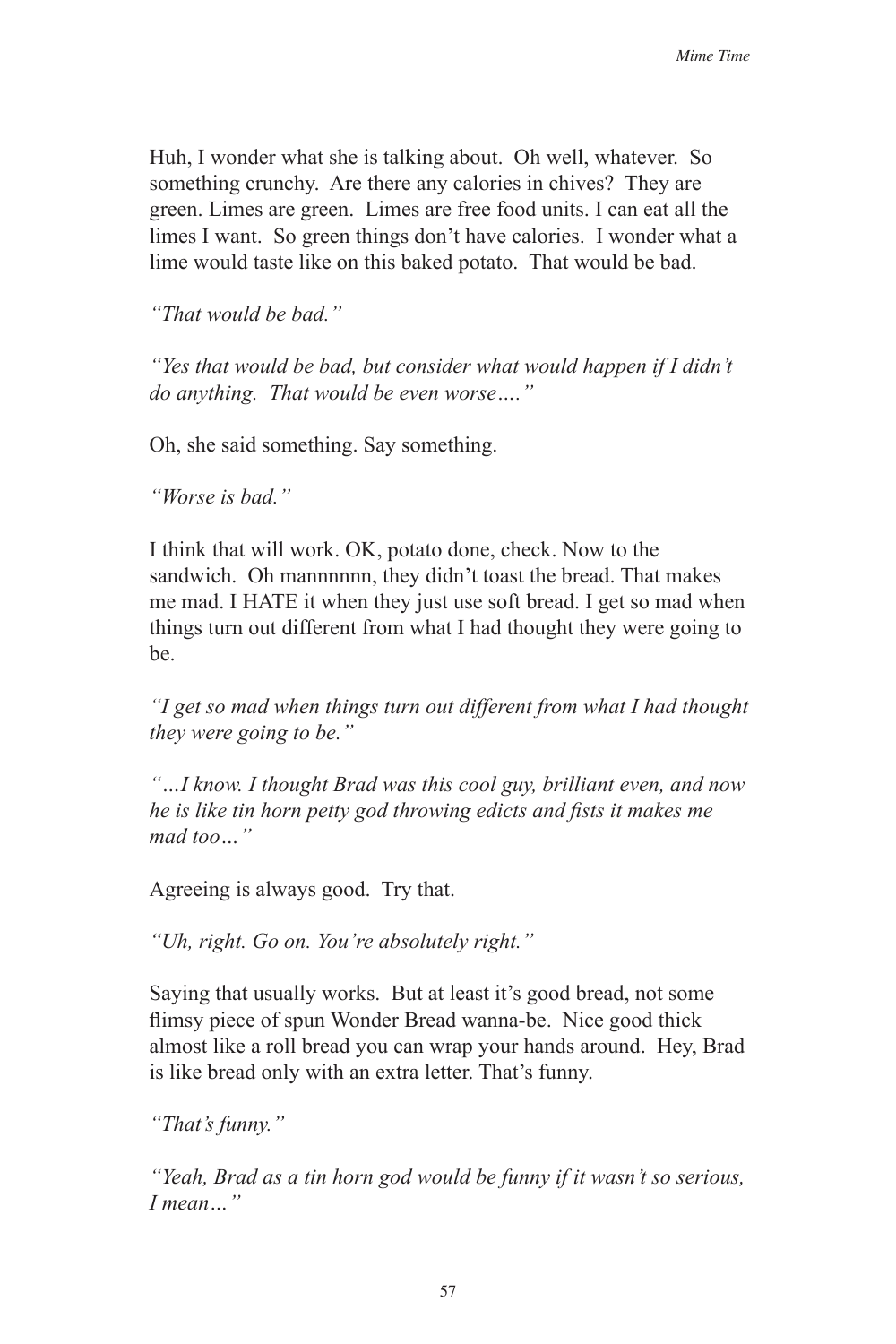*"Of course, you're absolutely right."*

There. Looks like this sandwich might be too thick to eat with my hands. Should I use a knife and a fork? Lets see how much mayo there is. Too much mayo and it will squirt out all over whatever and I'll look like a doofus. Not smooth and executive. Nice layer of mayo. Thick enough to taste it. Not too thick to squirt. Thin layer of lettuce for health. Green is free. Good pickle. Two pickle halves sliced making one fat juicy pickle, tangy crunchy firm crisp. Perfect. Green is free. Free is perfect.

*"Free is perfect."*

*"God that would be perfect, wouldn't it? To be free? Huh."*

*"Yes, er, yes. You are absolutely right."*

Hands it is, then. Grab it with both hands. That tastes so good. **MMM**hmmmmm

*"MMMMhmmmmm."*

*"No, Belton, you are the one who is absolutely right. I just need to grab this thing with both hands and deal with it. Thanks, Belton. You really are a great listener, and have given me an awful lot to think about."*

Mmmmm this is a great sandwich. Oh she said something, again. She is not eating much. Thinking I think she said thinking. Say something back.

*"Well yeah, thinking is good, always. Absolutely. Good luck with that."*

Absolutely is such a great word. You can use it almost anywhere and people will smile.

*"Thinking and who knows maybe even doing, the bastard."*

Huh? Did I miss something somewhere?